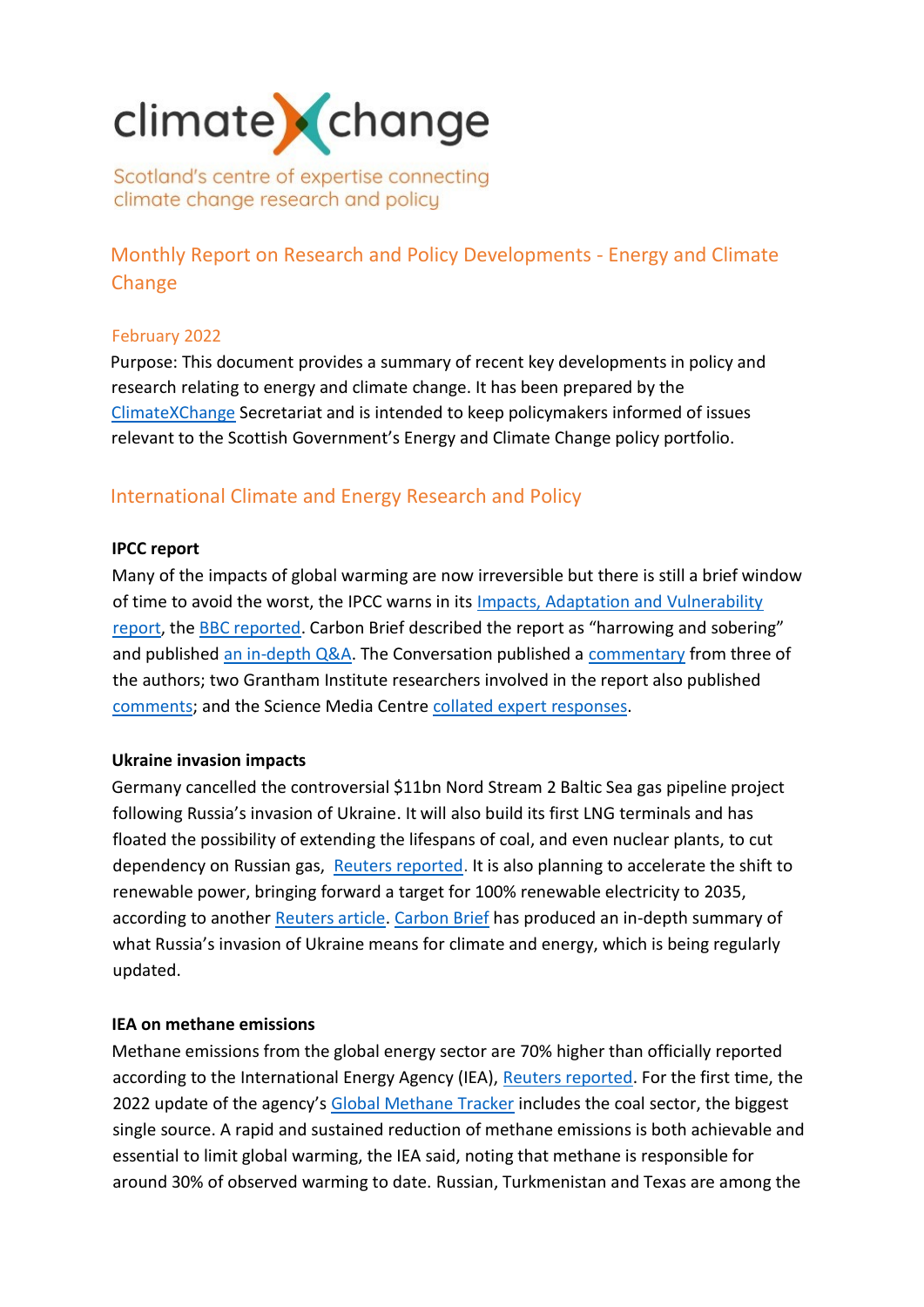leading sources of leaks, it finds. Plugging methane from leaky oil and gas facilities would be free of cost almost everywhere in the world, and in many cases would produce a significant profit, at today's high gas prices, the IEA finds, the [Guardian reported.](https://www.theguardian.com/environment/2022/feb/23/oil-and-gas-facilities-could-profit-from-plugging-methane-leaks-iea-says)

## **Oil majors greenwashing**

Four of the world's largest oil-and-gas companies are failing to back their words and pledges on climate change with genuine action and investment, according to a [paper published in](https://journals.plos.org/plosone/article?id=10.1371/journal.pone.0263596)  *[PLOS One](https://journals.plos.org/plosone/article?id=10.1371/journal.pone.0263596)* and covered by [the Guardian.](https://www.theguardian.com/environment/2022/feb/16/oil-firms-climate-claims-are-greenwashing-study-concludes) It finds that despite making more climate pledges, oil and gas production by Shell, BP, Chevron and ExxonMobil has remained consistently high, whereas less than 1% of their capital investment went into low-carbon technologies between 2010 and 2018. Carbon Brief published a [commentary](https://www.carbonbrief.org/oil-majors-not-walking-the-talk-on-climate-action-study-confirms?utm_campaign=Carbon%20Brief%20Daily%20Briefing&utm_content=20220217&utm_medium=email&utm_source=Revue%20Daily) on the paper.

## **Subsidies for polluting industries**

Government subsidies for heavily polluting industries led by coal, oil, gas and agriculture, have reached at least \$1.8tn a year, some 2% of global GDP, according to [research,](https://www.businessfornature.org/news/subsidy-reform) [reported](https://www.reuters.com/markets/commodities/global-nature-pact-urged-reform-harmful-subsidies-18-trln-year-2022-02-17/)  [by Reuters.](https://www.reuters.com/markets/commodities/global-nature-pact-urged-reform-harmful-subsidies-18-trln-year-2022-02-17/) The authors, leading subsidies' experts commissioned by the B Team and Business for Nature, say a significant portion of the \$1.8tn could be repurposed to support policies that are beneficial for nature and for the net-zero transition. The report calls for governments to agree a target to eradicate environmentally harmful subsidies by the end of the decade at the biodiversity COP15 gathering in China later this year, where it is hoped a 'Paris agreement for nature' will be signed, the [Guardian reported.](https://www.theguardian.com/environment/2022/feb/17/world-spends-18tn-a-year-on-subsidies-that-harm-environment-study-finds-aoe)

### **French energy policy**

French president Emmanuel Macron has put nuclear power at the centre of France's transition to net zero, outlining plans to build at least six new nuclear reactors in the coming decades and to extend the lives of existing reactors where possible, [Reuters reported.](https://www.reuters.com/business/energy/macron-bets-nuclear-carbon-neutrality-push-announces-new-reactors-2022-02-10/) EDF, the state-controlled power group, will build and operate the new reactors, which will be advanced versions of the European Pressurised Reactor (EPR) and will cost an estimated €50bn. Macron also announced plans to multiply solar energy production capacities roughly 10-fold to more than 100GW by 2050, [Reuters reported.](https://www.reuters.com/business/environment/france-boost-solar-energy-capacity-beyond-100-gw-by-2050-says-macron-2022-02-10/?utm_campaign=Carbon%20Brief%20Daily%20Briefing&utm_content=20220211&utm_medium=email&utm_source=Revue%20Daily)

### **German climate envoy**

Germany has followed the US in appointing a climate envoy, appointing US-born campaigner Jennifer Morgan, head of Greenpeace International, to the new role, Deutsche [Welle reported.](https://www.dw.com/en/greenpeace-head-jennifer-morgan-becomes-germanys-first-climate-envoy/a-60704120) The move was announced by German foreign minister Annalena Baerbock, a member of the Green Party, part of the country's new coalition government, to whom Morgan will report, the [New York Times reported.](https://www.nytimes.com/2022/02/09/world/europe/germany-jennifer-morgan-greenpeace.html)

## **US army climate strategy**

The US army has released its first [climate strategy,](https://www.army.mil/standto/archive/2022/02/08/) aiming to halve its greenhouse gas emissions by 2030 and reach net-zero emissions by 2050, [Reuters reported.](https://www.reuters.com/markets/commodities/us-armys-first-climate-strategy-calls-emissions-cuts-base-protections-2022-02-08/) Planned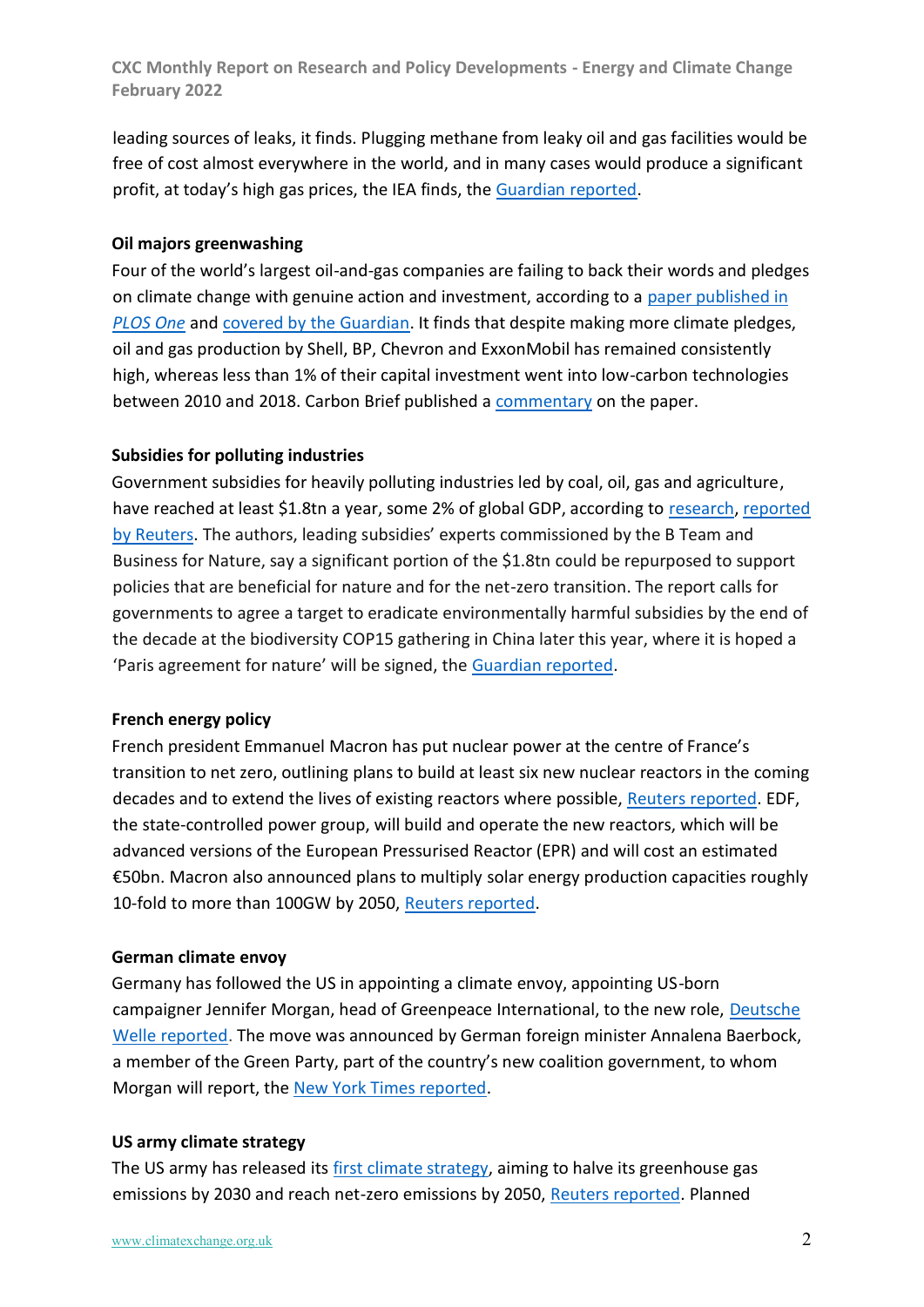initiatives include developing an all-electric, non-tactical vehicle fleet by 2035, and the placement of a microgrid, an independent energy system that can use many sources of power including renewables at every installation by 2035. [Defence News](https://www.defensenews.com/land/2022/02/08/with-new-climate-strategy-army-aims-to-prepare-soldiers-for-harsher-environments/) noted that the US army already has 950 renewable energy projects supplying 480MW of power.

## **Airbus to test hydrogen-powered jet engines**

Airbus is to use a superjumbo A380 to test hydrogen-powered jet engines under plans to bring a zero-emissions aircraft into service by 2035, the [FT reported](https://www.ft.com/content/3a5f7756-781a-418e-a151-0c87f85fa3df) (paywall). The [European aviation group said](https://www.airbus.com/en/newsroom/press-releases/2022-02-airbus-and-cfm-international-to-pioneer-hydrogen-combustion) it would work with CFM International to develop an engine that can run on hydrogen with a view to holding airborne tests by the end of 2026. The modified aircraft will keep its four conventional turbines, while a fifth engine, adapted for hydrogen, will be mounted on the rear fuselage.

# UK Climate and Energy Research and Policy

## **CCC on oil and gas exploration**

The Climate Change Committee has said "stringent tests" must be applied to any new exploration licences for oil and gas in the North Sea but stopped short of saying they could not be issued, the [Guardian reported.](https://www.theguardian.com/environment/2022/feb/24/north-sea-oil-exploration-should-not-proceed-but-can-says-uks-climate-committee) New drilling would not reduce energy bills for UK consumers, a new [CCC report finds.](https://www.theccc.org.uk/publication/letter-climate-compatibility-of-new-oil-and-gas-fields/) Chair Lord Deben said he would favour a moratorium on North Sea exploration and that refusing new licences would "send a clear signal to investors and consumers that the UK is committed" to its climate goals, and help to "strengthen climate ambition internationally". Carbon Brief published a fact [check article](https://www.carbonbrief.org/factcheck-can-new-uk-oil-and-gas-licences-ever-be-climate-compatible?utm_campaign=Daily%20Briefing&utm_content=20220224&utm_medium=email&utm_source=Revue%20newsletter) on whether new UK oil and gas licences could be climate compatible.

### **Annual renewables auctions**

The UK Government is to hold Contracts for Difference (CfD) auctions for renewable energy projects annually rather than every two years as part of efforts to accelerate the transition away from fossil fuels, [BEIS said.](https://www.gov.uk/government/news/government-hits-accelerator-on-low-cost-renewable-power) The change will come into effect from March 2023, the [BBC reported.](https://www.bbc.co.uk/news/science-environment-60325908)

### **Offshore wind**

A centre to help develop floating offshore windfarms, the first of its kind, has been launched in Aberdeen, the [Independent reported.](https://www.independent.co.uk/news/uk/nicola-sturgeon-first-minister-aberdeen-scottish-government-b2024905.html) The £9m [National Floating Wind Innovation Centre](https://ore.catapult.org.uk/press-releases/national-floating-wind-innovation-centre/) will simulate and then test components of floating structures, including moorings and anchors, dynamic cables and electrical systems that can be used for floating offshore wind turbines. The centre is being funded by Energy Transition Zone and the Offshore Renewable Energy (ORE) Catapult with the aim of increasing the commercial viability of offshore wind.

## **Tax shortfalls from shift to EVs**

www.climatexchange.org.uk 3 Motorists will have to pay by the mile to make up a £35bn tax shortfall that will arise from the shift to electric vehicles, MPs have warned, calling on the government to act urgently to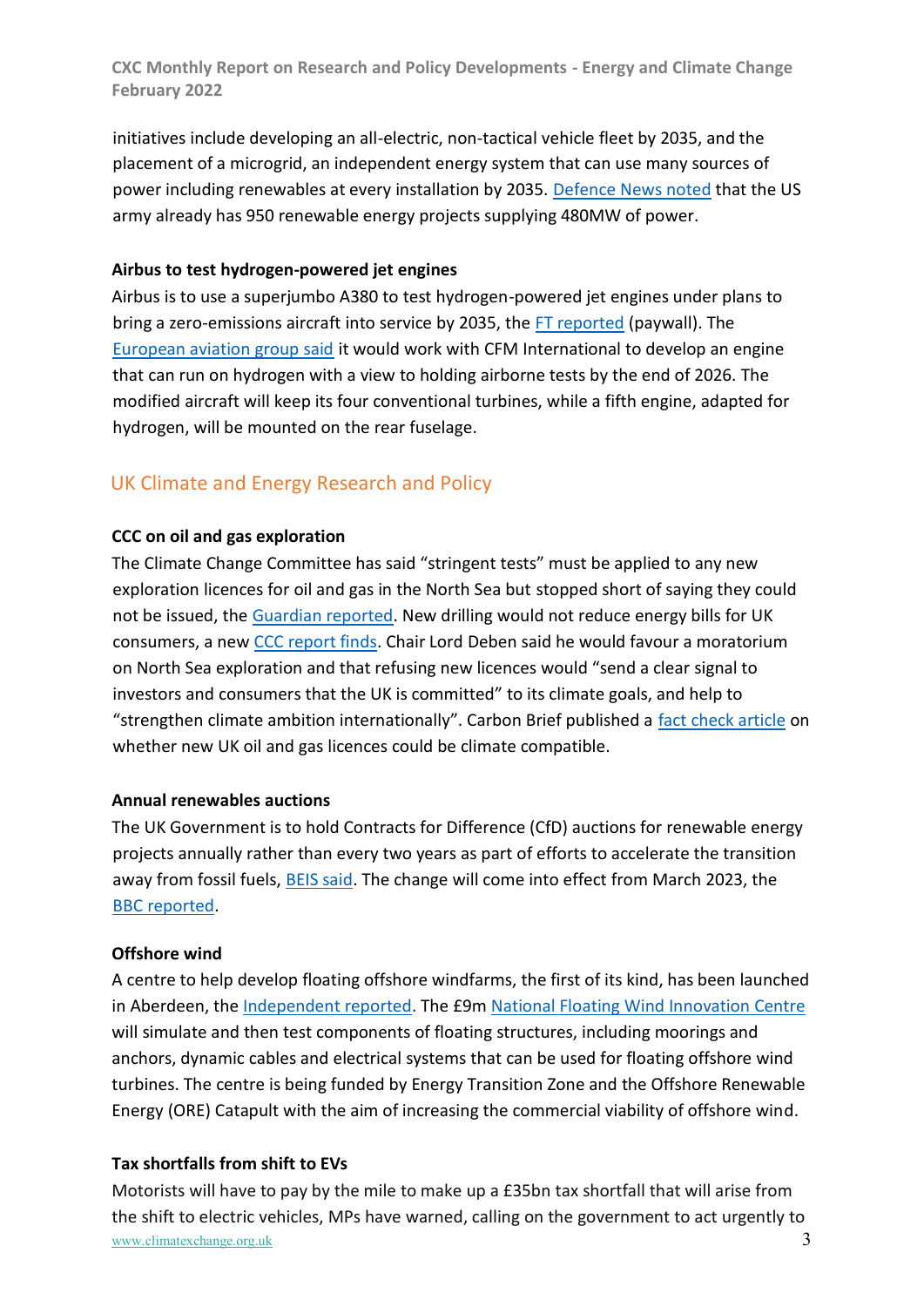bring in a national road pricing scheme, the [Guardian reported.](https://www.theguardian.com/politics/2022/feb/04/uk-road-pricing-transport-committee-mps-electric-shift) In a new [report,](https://committees.parliament.uk/committee/153/transport-committee/publications/) the House of Commons Transport Select Committee, says it sees "no viable alternative" to road pricing and that work should start immediately on creating a replacement for fuel duty before it dwindles away with the transition. The ban on sales of new petrol and diesel vehicles from 2030 is set to cost the Treasury roughly £28bn in fuel duty and £7bn in vehicle excise duty, under current tax rules. Separately, the Resolution Foundation published a [report on](https://economy2030.resolutionfoundation.org/reports/under-pressure/)  [looming fiscal pressures](https://economy2030.resolutionfoundation.org/reports/under-pressure/) in which it says the UK could lose £8bn in tax revenues by 2030 if electric vehicle uptake is faster than expected.

#### **Home heating**

A [RIBA report](https://www.architecture.com/knowledge-and-resources/resources-landing-page/homes-for-heroes) calculates that insulation, double- or triple-glazing and gas boiler replacement in 3.3m interwar homes in England could cut the country's  $CO<sub>2</sub>$  emissions by 4%, the [Guardian reported](https://www.theguardian.com/society/2022/feb/11/architects-call-for-mass-insulation-of-englands-interwar-suburbs). The architects' professional body is calling for a national programme that it says would cost £38bn, well above current government subsidies. However, it also foresees savings of more than £500 a year in household energy bills in many cases. A [report](https://www.nesta.org.uk/report/reduce-the-cost-of-heat-pumps/)  [by Nesta,](https://www.nesta.org.uk/report/reduce-the-cost-of-heat-pumps/) the innovation agency, meanwhile, finds that heat pumps could soon be cheaper than gas boilers. The total cost of a pump over an average 15-year lifetime, including the system, installation and running costs, could save households £60-£110 per year, when compared to a gas boiler, the study finds, the [i newspaper reported.](https://inews.co.uk/inews-lifestyle/money/bills/heat-pumps-cost-cheaper-gas-boilers-changes-air-source-1490896) Separately, Chris Stark, head of the Climate Change Committee, said government policy on insulation was "very poor" and that insulation, together with renewable power, were the way out of the current energy crisis, th[e BBC reported.](https://www.bbc.co.uk/news/science-environment-60290876)

#### **Energy usage timing**

[Octopus Energy](https://octopus.energy/blog/the-big-dirty-turn-down-free-electricity-trial/) and the [National Grid](https://www.nationalgrideso.com/news/national-grid-eso-and-octopus-energy-launch-trial-unleash-demand-flexibility-winter) have launched a pilot scheme under which UK households are being offered financial incentives to limit their electricity use by 40% to 60% during periods of peak demand, [the Guardian reported.](https://www.theguardian.com/business/2022/feb/08/trial-scheme-will-pay-householders-to-delay-electricity-use) The 100,000 participating households are being asked to meet energy usage targets during set two-hour windows when demand is high and will receive free electricity during this window if they achieve their target. Convincing households to become more flexible about when they use electricity is expected to be crucial in the UK's ambition to become a net-zero carbon economy by 2050, National Grid said. The trial is expected to run until end-March.

#### **Nuclear power**

[UK regulators have approved](https://www.gov.uk/government/news/regulators-finish-design-assessment-of-new-nuclear-power-station) a Chinese-designed nuclear plant for use in the UK, [Bloomberg](https://www.bloomberg.com/news/articles/2022-02-07/u-k-approves-chinese-designed-nuclear-reactor-amid-controversy)  [reported.](https://www.bloomberg.com/news/articles/2022-02-07/u-k-approves-chinese-designed-nuclear-reactor-amid-controversy) China General Nuclear Group and EDF, had planned to use the reactor design, known as HPR1000, at Bradwell B in Essex. However, since the regulatory process was started in 2017, concerns have grown over China's involvement in Britain's nuclear industry, [Reuters reported.](https://www.reuters.com/article/britain-china-nuclearpower/british-regulator-approves-china-designed-nuclear-reactor-idUSL8N2UI26D?utm_campaign=Carbon%20Brief%20Daily%20Briefing&utm_content=20220208&utm_medium=email&utm_source=Revue%20Daily) The UK Government is now seeking to remove CGN from UK projects, including Sizewell C, the [FT said.](https://www.ft.com/content/95524dfc-6503-48c7-85ad-a116bdf2c9ed) Separately, the [New Scientist reported](https://www.newscientist.com/article/2309444-cost-of-new-uk-underground-nuclear-waste-facility-jumps-to-53-billion/) that the cost of a proposed underground storage facility to safely house the UK's nuclear waste has risen to up to £53bn – more than double the previous estimate made just four years ago, new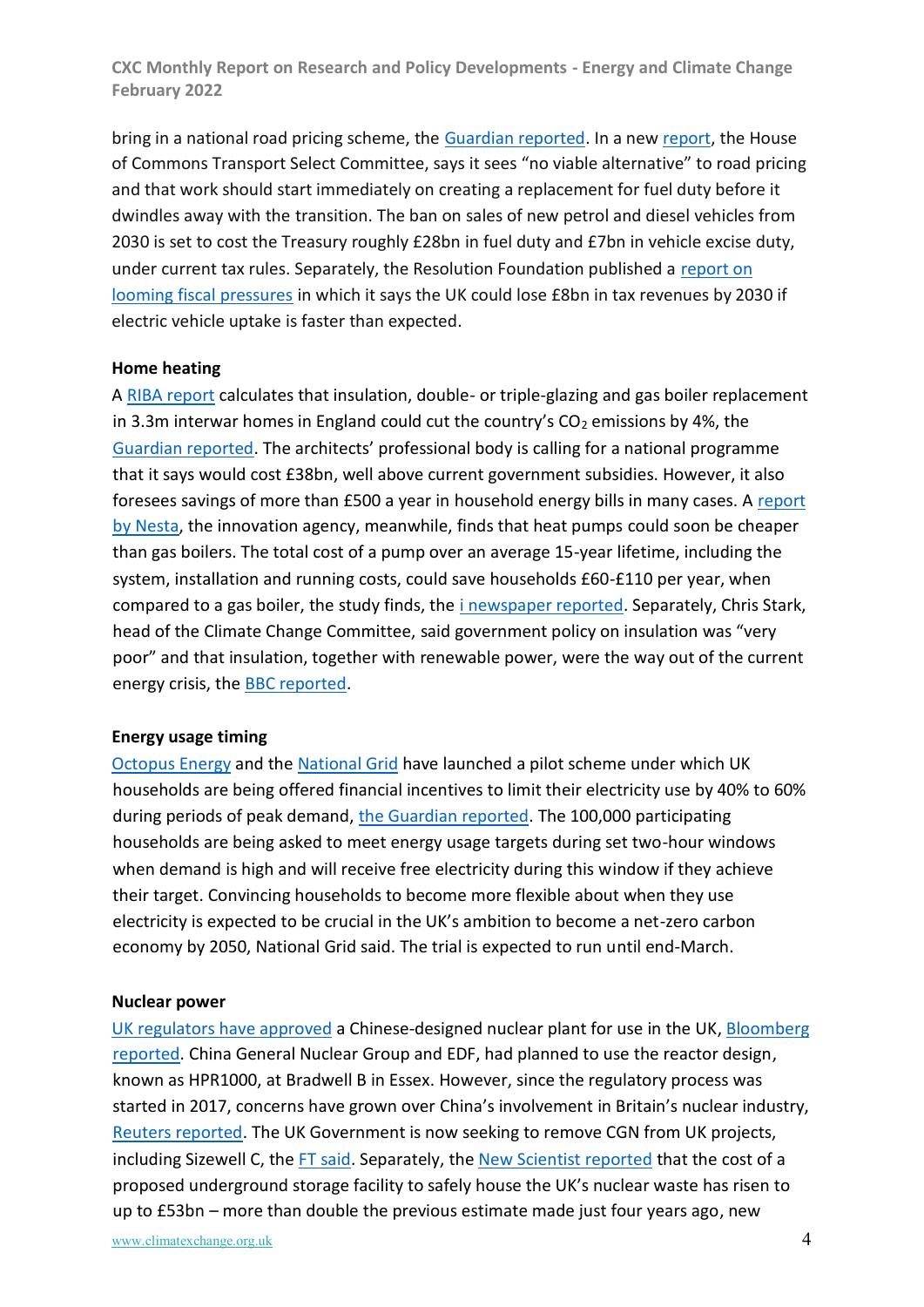[government figures](https://assets.publishing.service.gov.uk/government/uploads/system/uploads/attachment_data/file/1057186/GDF_Annual_Report_2020_21.pdf) show. The increase is due to a wider scope of costs and incorporating large uncertainties in where the facility could be sited, including factors such as transport, flooding and geology.

#### **Energy storage needs**

The UK needs to invest in up to 24GW of Long Duration Electricity Storage (LDES) – including pumped storage hydro – to integrate wind power into a secure net-zero electricity system, according to a new report covered by [renews.biz.](https://renews.biz/75793/uk-needs-24gw-of-storage-to-integrate-wind-power/) This is equivalent to eight times the current installed capacity. The UK's net-zero strategy to decarbonise the power system fully by 2035 is subject to security of supply being maintained, notes the report, written by [Aurora Energy](https://auroraer.com/media/long-duration-electricity-storage-in-gb/) and commissioned by SSE Renewables. With gas-fired generation currently the main flexible resources available to balance intermittent solar and wind, the study says this target is unachievable without urgent investment in low-carbon alternatives.

#### **UK farming**

British farmers must reduce their production of meat and dairy by a third in the next 10 years, [WWF-UK has warned.](https://www.wwf.org.uk/sites/default/files/2022-02/WWF_land_of_plenty.pdf) In a new report, it says the UK is one of the most 'naturedepleted' places in the world and that farming and nature must be at the forefront of government plans to achieve net-zero emissions and tackle the climate and biodiversity crises, the [Guardian reported.](https://www.theguardian.com/environment/2022/feb/08/cut-meat-and-dairy-by-a-third-to-save-climate-british-farmers-told) Introducing measures such as eliminating artificial fertiliser and boosting hedgerows would save even more emissions than previously estimated by the Climate Change Committee, the report says. Separately, the president of the National Farmers' Union said the UK Government was pursuing "completely contradictory" policies that show a "total lack of understanding of how food production works", the [FT reported.](https://www.ft.com/content/f453211d-c3b1-4b61-b4af-15250ed6d5b8) [Minette Batters also said](https://www.nfuonline.com/updates-and-information/nfu22-read-nfu-conference-2022-minette-batters-speech-in-full/) the government was "raising the bar for environmental standards at home but pursuing trade deals that support lower standards overseas".

## Climate Science, Impacts and Adaptation

#### **Renewables and protected land**

Expanding green energy production sites will not necessarily be a threat to protected areas of land, according to [a study led by UKERC](https://ukerc.ac.uk/publications/renewable-energy-and-conservation/) academics [published in](https://www.pnas.org/doi/full/10.1073/pnas.2104764119) *PNAS*. The researchers examined whether expanding land use requirements for wind and solar infrastructure would impact the ability to preserve biodiversity. They used global databases covering more than 24,500 land-based renewable energy installations in 153 countries to examine overlaps with areas identified as important for biodiversity conservation. They found that only 15% of onshore wind and solar energy installations occur in important conservation areas, including protected areas and wilderness. Only three European countries and three others, including the US and Brazil, show a higher than expected overlap of green infrastructure and conservation areas. Carbon Brief published a [guest post](https://www.carbonbrief.org/guest-post-does-renewable-energy-threaten-efforts-to-conserve-biodiversity-on-land?utm_campaign=Carbon%20Brief%20Daily%20Briefing&utm_content=20220204&utm_medium=email&utm_source=Revue%20Daily) by the authors.